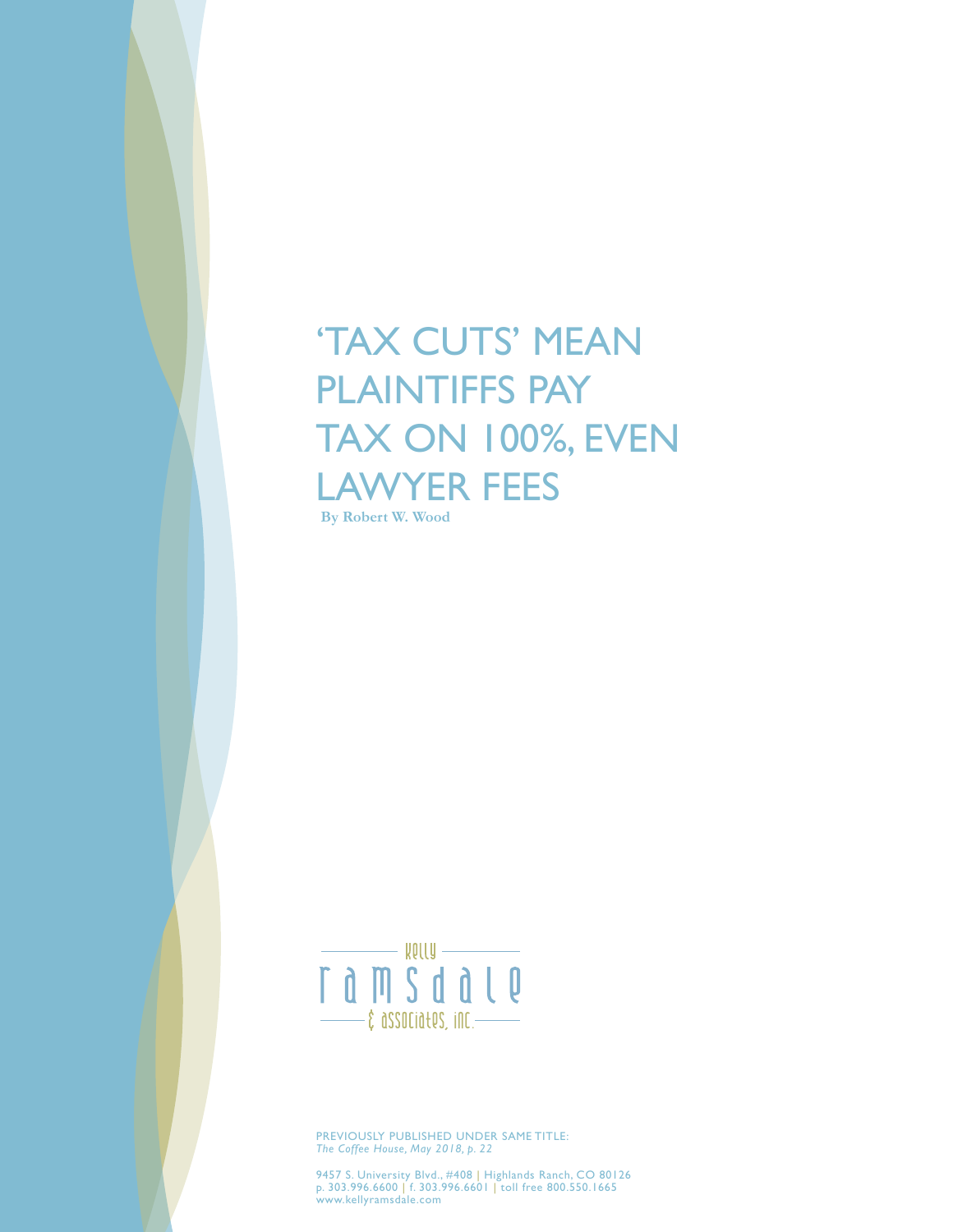

**Kelly Ramsdale** *President*

Kelly Ramsdale is President of Kelly Ramsdale & Associates in Denver, Colorado. She advises plaintiff attorneys and their clients in medical malpractice, wrongful death, products liability, aviation, auto bodily injury, trucking cases, sexual molestation/assault, civil rights and wrongful termination/age discrimination cases. She travels extensively to attend mediations and personally meet with the injured parties and their families all over the United States. She has been involved in the US Gymnast sexual assault cases, the Purdue Pharma class action cases, the Columbine High School cases, the 9-11 Victims' Compensation Fund and Pan Am Flight 103 (Lockerbie) cases. She works with many highly renowned firms across the country.

9457 S. University Blvd., #408 Highlands Ranch, CO 80126 p. 303.996.6600 f. 303.996.6601 toll free 800.550.1665 www.kellyramsdale.com

#### - ROLLA  $n \times n$  $-$ ĉ $\,$  associa $t$ es, inc. $-$

### **By Robert W. Wood** 'TAX CUTS' MEAN PLAINTIFFS PAY TAX ON 100%, EVEN LAWYER FEES

Tax cuts are supposed to be good. Yet as everyone knows, there was both pain and pleasure in the big year-end tax law. For example, there is pain in the \$10,000 cap on deducting state and local taxes. It is roiling high-state tax states, and causing some residents to flee for no-tax states like Texas, Nevada or Florida. Some states are proposing a workaround 'donation' or filing lawsuits to block the law.

A less obvious group adversely impacted by the tax law is plaintiffs in lawsuits. For many plaintiffs in lawsuits, the results of the tax bill are surprisingly bad. By extension, it may impact their lawyers too, impacting case resolution and lawyers' wallets. The biggest hit to many plaintiffs will be the new tax treatment of attorneys' fees.

Many plaintiffs will now be taxed on their gross recoveries, with no deduction for attorney fees. This bears repeating. Many plaintiffs who settle for \$100,000 will be taxed on \$100,000 even if they pay \$40,000 or more to their lawyer. In bigger recoveries, the tax situation can become dire. This stark reality is going to impact plaintiffs and their lawyers. It may also impact defendants, who conceivably may have to pay more to resolve cases.

#### IT'S ALL GROSS INCOME

Part of the tax problem triggered by the sweeping tax bill is historical. In 2005, in Commissioner v. Banks, the U.S. Supreme Court held that plaintiffs in contingent fee cases must generally recognize gross income equal to 100 percent of their recoveries. That means plaintiffs must figure a way to deduct their 40 percent (or

other) fee.

Months before the Supreme Court's Banks case, Congress enacted an above the-line deduction for employment claims and certain whistleblower claims. An above-the-line deduction is almost like not having the income in the first place. An above-the-line deduction subtracts the qualifying fees before you reach page 2 of the tax return.

After the new GOP tax bill, plaintiffs in employment cases are still mostly OK, unless their case involves sexual harassment, a topic considered below. That is, the above-the-line deduction for legal fees remains in the law. This generally ensures that employment claim plaintiffs are taxed on their net recoveries, not their gross.

But there are nagging problems even for employment plaintiffs. For example, a plaintiff's above-the-line deduction for fees in employment and qualifying whistleblower cases cannot exceed the income the plaintiff received from the litigation in the same tax year. As long as all the legal fees are paid in the s ame tax year as the recovery (such as in a typical contingent fee case), that might not be an issue. However, what if the plaintiff has been paying legal fees hourly over several years? There are several possible work-arounds, but none is foolproof. Some plaintiffs can end up unable to deduct their legal fees even in employment cases.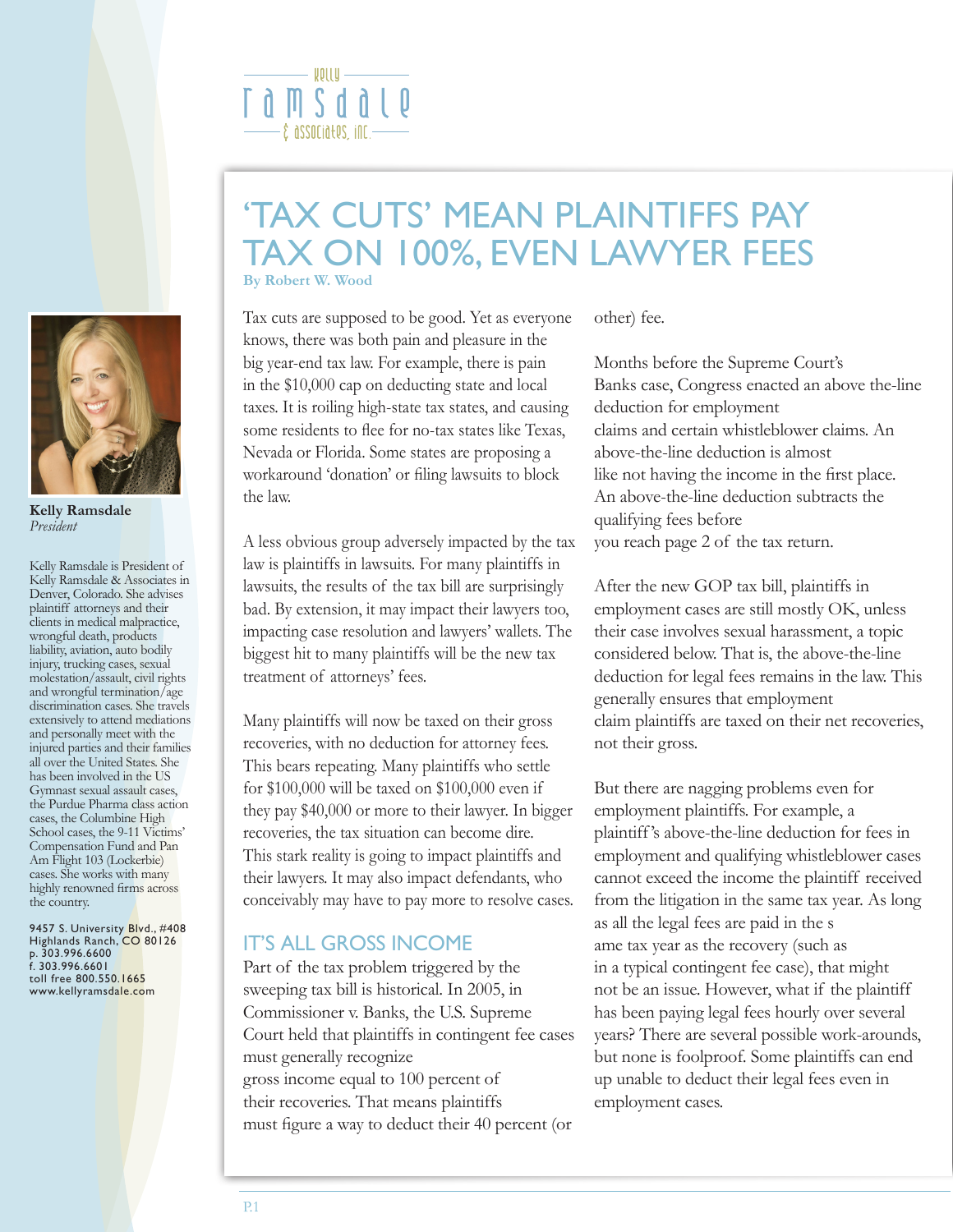In addition, only employment (and certain types of whistleblower) claims qualify for the above-the-line deduction. There has always been concern that the IRS could limit deductions for legal fees based on attributing legal fees to particular claims. Will the IRS start allocating legal fees between employment claims and other claims? That danger seems enhanced now.

Moreover, plaintiffs in employment claims must now contend with the Harvey Weinstein provision for sexual harassment claims and releases. Amazingly, it can disallow all settlement and legal fee deductions, potentially even plaintiffs' deductions, We'll return to this provision after addressing other plaintiffs impacted by the law.

#### IMPACTED PLAINTIFFS

If you are not an employment plaintiff (or one of a few types of whistleblowers) and your claim did not involve your trade or business, *you may not be able to* deduct legal fees above the line. Until now, that meant deducting your legal fees *below* the line. A below-the-line (or miscellaneous itemized) deduction was more limited, but it was still a deduction.

It faced three limits: (1) only fees in excess of 2 percent of your adjusted gross income could be first part of your fees); (2) depending on income, you could be subject to a phase-out of deductions; and (3) your legal fees were not deductible for purposes of the alternative minimum tax (AMT).

Now, there is *no* below-the-line deduction for legal fees for tax years 2018 through 2025. If you are not an employment plaintiff or qualified type of whistleblower (and you cannot find a way to position your claim as a trade or business expense, or to capitalize your fees into the tax basis of a damaged asset), you get no deduction. Period. That means you are taxed on 100 percent of your recovery.

Examples of impacted plaintiffs include recoveries:

- from a website for invasion of privacy or defamation;
- from a stock broker or financial adviser for bad investment advice, unless you can capitalize your fees;
- from your ex-spouse for anything related to your divorce or children;
- from a neighbor for trespassing, encroachment, or anything else;
- from the police for wrongful arrest or imprisonment;
- from anyone for intentional infliction of emotional distress;
- from your insurance company for bad faith;
- from your tax adviser for bad tax advice;
- from your lawyer for legal malpractice; and
- from a truck driver who injures you if you recover punitive damages.

The list of lawsuits where this will be a problem is almost endless. Conversely, the list of cases where you should not face this double tax is much shorter:

- Your recovery is 100 percent tax free, for example, in a pure physical injury case with no interest and no punitive damages. If the recovery is fully excludable from your income, you cannot deduct attorney fees, but you do not need to;
- Your employment recovery qualifies for the above-the-line deduction (but watch out if it involves a sex harassment claim);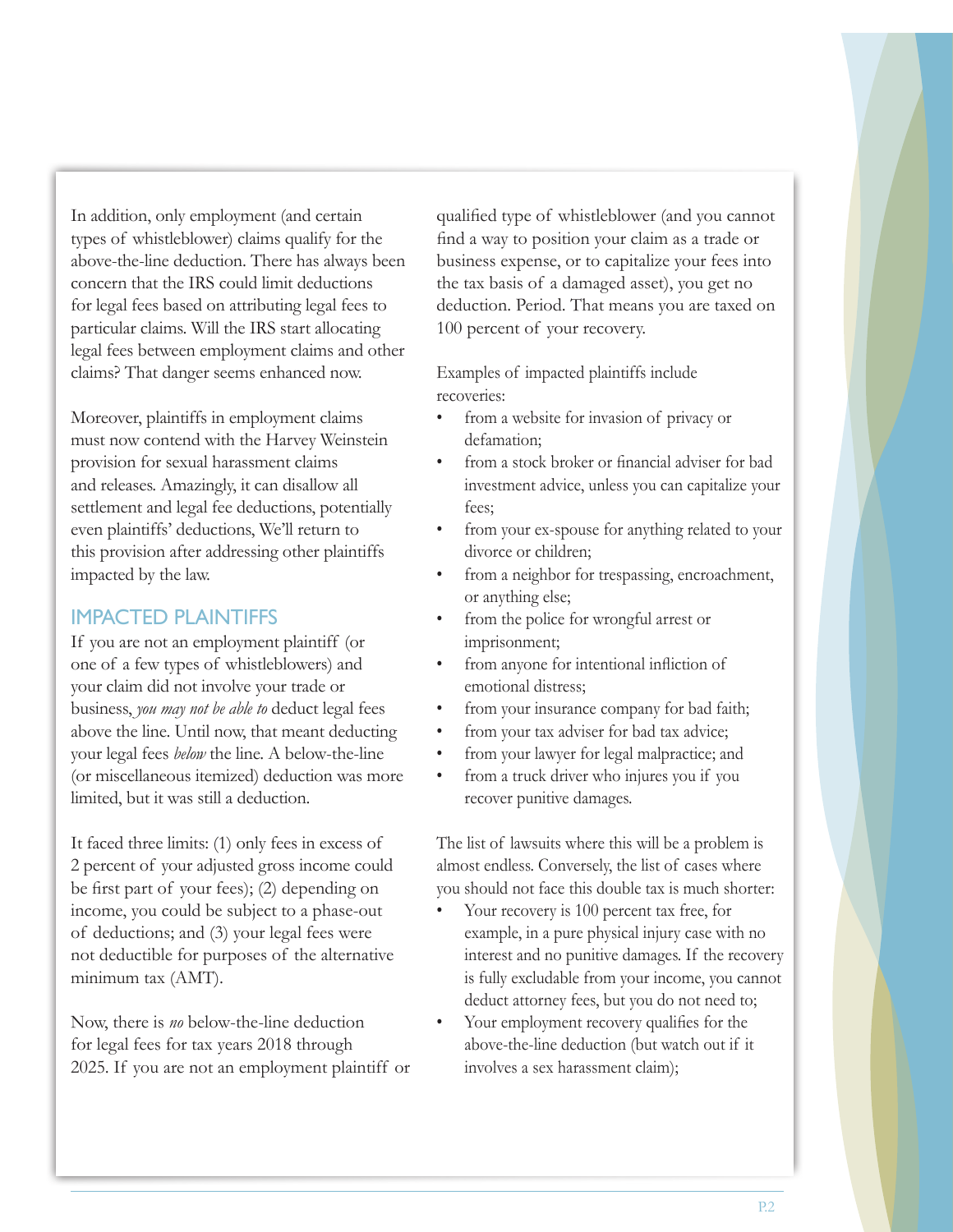- If the recovery is fully excludable from your income, you cannot deduct attorney fees, but you do not need to;
- Your recovery is in a federal False Claims Act case or IRS whistleblower case, qualifying for the above-the-line deduction;
- Your recovery relates to your trade or business, and you can deduct your legal fees as a business expense; or
- Your recovery comes via a class action, where the lawyers are paid separately under court order.

Eliminating miscellaneous itemized deductions means that many plaintiffs (outside employment and certain whistleblower cases) will have *no legal fee deduction at all*. Vast numbers of plaintiffs in many types of litigation will feel the full force of paying taxes on their gross recoveries, with no deduction for their fees.

#### SEC WHISTLEBLOWERS

SEC whistleblowers also do not fare well under the new law. An amendment had proposed giving them *an above-the-line deduction for legal fees*. That would match the treatment IRS whistleblowers and Federal False Claims Act whistleblowers enjoy. But the amendment for SEC claimants was not included in the final law. That means SEC whistleblowers may pay taxes on their gross recoveries, with no deduction for legal fees.

Again, there is *no longer* a below-the-line deduction for legal fees, at least not until 2026. None. The only hope for an SEC whistleblower is to argue that the legal fees relate to employment. Since whistleblowers often face retaliation, that argument should work in some cases. But the IRS can argue that the SEC award was made in consideration for information and blowing the whistle, not for any retaliation the whistleblower experienced.

If there is a separate employment settlement, the IRS argument becomes stronger. Moreover, the failure of the proposed amendment to add an SEC whistleblower deduction may also affect future IRS examinations. It remains to be seen whether the IRS will trumpet the failed legislative proposal in trying to deny tax deductions to SEC whistleblowers who claim that their fees arose out of employment.

#### SEXUAL HARASSMENT

The new law includes what some call a Harvey Weinstein tax. The idea is to deny tax deductions for settlement payments in sexual harassment or abuse cases, if there is a nondisclosure agreement. Notably, this "no deduction" rule applies to the lawyers' fees,

*as well* as the settlement payments.

Of course, most legal settlement agreements have some type of confidentiality or nondisclosure provision. And many employment cases have a mixture of facts

and claims, and a settlement agreement that is comprehensive. That means lawyers will worry whether this no-deduction rule will apply.

If it applies, it may apply with a vengeance. Even legal fees paid by the *plaintiff* in a confidential sexual harassment settlement could be covered. The new provision was added into Section 162 of the tax code, which addresses business expenses. Indeed, the Congressional Research Service official summary of the legislation says that the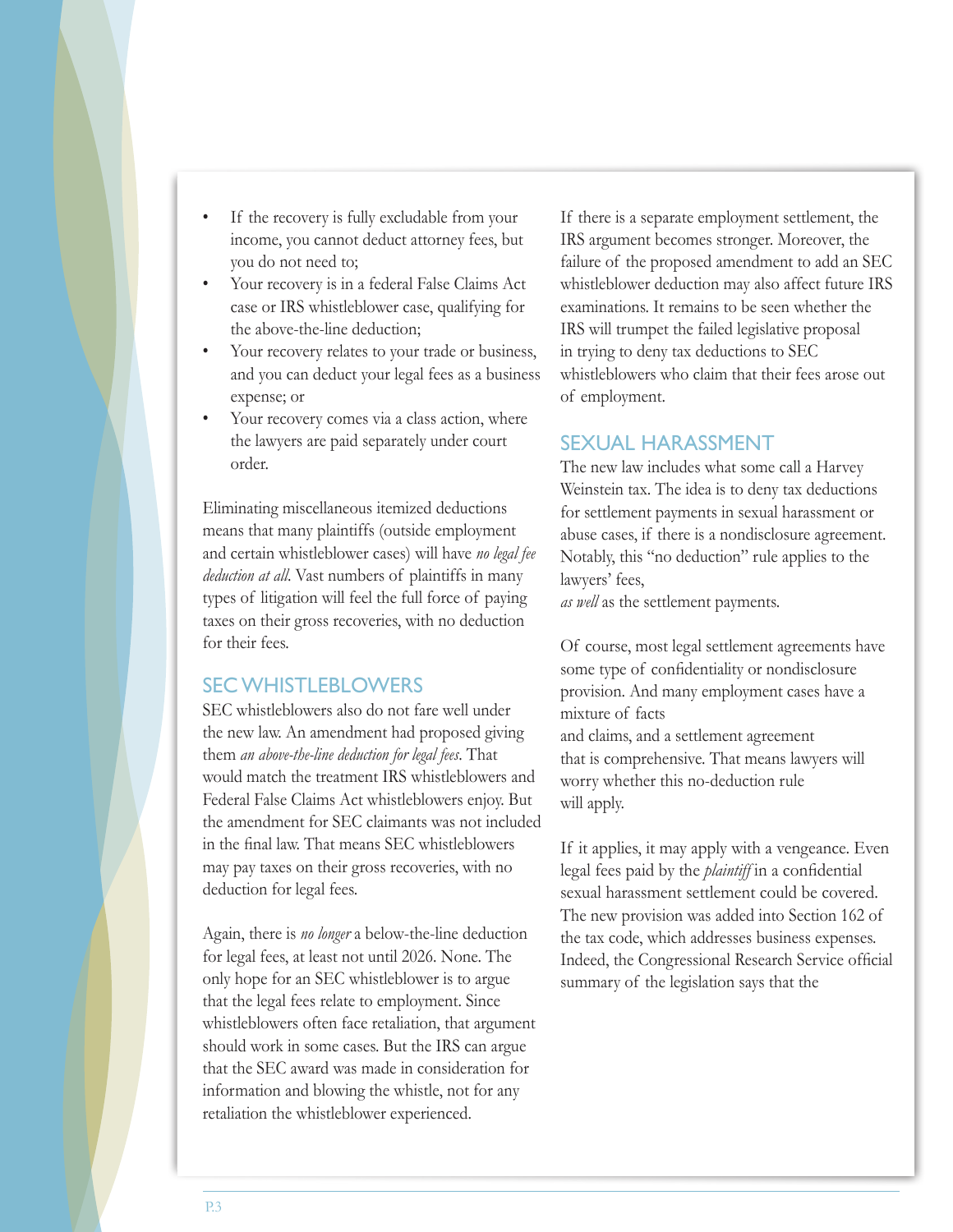provision "prohibits a tax deduction for trade or business expenses" in certain sexual harassment and sexual abuse cases.

Arguably, Congress' intent was only to limit the defendant's trade or business deduction for settlement payments and related legal fees. Nevertheless, the language actually enacted into the tax code is much broader. It provides that "No deduction shall be allowed *under this chapter*." "This chapter" appears to include every section of the tax code between Section 1 and Section 1400Z-2, covering most that a taxpayer uses for calculating taxes each year.

It therefore could also disallow the above-theline deduction for a *plaintiff* 's employment and qualifying whistleblower claims. Small allocations to sexual harassment in settlement agreements might be one answer, to preserve the availability of deductions for the other claims. However, it is not clear if the IRS will respect them.

#### WHAT TO DO NOW

For many types of cases involving significant recoveries and significant attorney fees, the lack of deductions for attorney fees may seem downright confiscatory. Plaintiffs and their lawyers are unlikely to take the situation lying down. Here are potential ideas for addressing the new rules.

#### SEPARATELY PAID LAWYER FEES.

Some defendants will agree to pay lawyer and client separately. Do two checks obviate the income to plaintiff? According to Banks, not hardly. The Form 1099 regulations may not help. They generally require defendants to issue a Form 1099 to the plaintiff for the full amount of a settlement, even if part of the money is paid to the plaintiff 's lawyer. However, some taxpayers may still claim reporting positions on these facts.

#### BUSINESS EXPENSES.

One possible way of deducting legal fees could be a business expense deduction. Businesses did well in the tax bill, and business expense deductions remain unaffected (other than the Weinstein provision). But are your activities sufficient that you are really in business, and is the lawsuit really related to that business?

Alternatively, could your lawsuit itself be viewed as a business? It will probably not look very convincing for a plaintiff 's first Schedule C to be filed as the proprietor for a lawsuit recovery. Before the above-the-line deduction for employment claims was enacted in 2004, some plaintiffs argued that their lawsuits amounted to business ventures, so they could deduct legal fees.

Plaintiffs usually lost these tax cases. After all, just suing your employer doesn't seem like a business. It might be regarded as investment or income producing activity (which used to give rise to a below-theline deduction), but not a business. And remember, after tax reform, investment expenses — whether legal fees or otherwise — do not qualify for a tax deduction.

However, a plaintiff doing business as a proprietor and regularly filing Schedule C might claim a deduction there for legal fees related to the trade or business. It seems inevitable that we should expect more arguments based on Schedule C from plaintiffs *in the future.*

#### CAPITAL GAIN RECOVERIES.

One other possibility for legal fee deductions might be capital recoveries. If your recovery is capital gain, you arguably can capitalize your legal fees and offset them.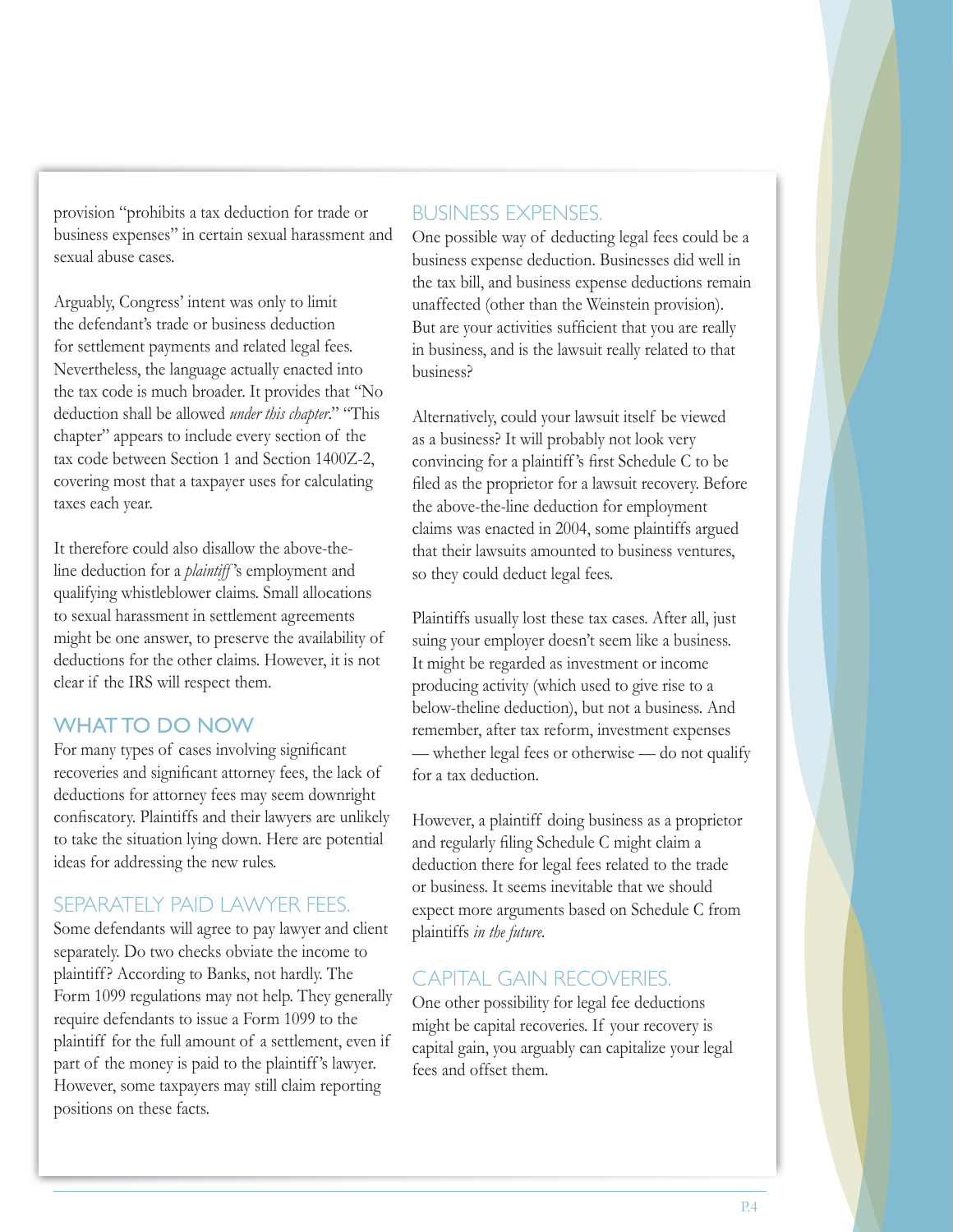You might regard the legal fees as capitalized, or as a selling expense to produce the income. But at least you should not have to pay tax on your attorney fees. Perversely, the new 'no deduction' rule for attorney fees may encourage some plaintiffs to claim that their recoveries are capital gain, just to 'deduct' their attorney fees!

#### EXCEPTIONS TO BANKS

There will also be new efforts to explore the exceptions to the Supreme Court's 2005 holding in Banks. The Supreme Court laid down the general rule that plaintiffs have gross income on contingent legal fees. But general rules have exceptions, and the court alluded to situations in which this general 100 percent gross income rule might not apply.

#### INJUNCTIVE RELIEF.

Legal fees for injunctive relief may not be income to the client. The bounds of this exception are not clear, but it may offer a way out on some facts. If there is a big damage award with small injunctive relief, will that take all the lawyer's fees from the client's tax return? That seems unlikely.

#### COURT-AWARDED FEES.

Court-awarded fees may also provide relief, depending on how the award is made, and the nature of the fee agreement. Suppose that a lawyer and client sign a 40 percent contingent fee agreement. It provides that the lawyer is also entitled to any court-awarded fees. A verdict for plaintiff yields \$500,000, split 60/40. Client has \$500,000 in income, and cannot deduct the \$200,000 paid to his lawyer.

However, if the court separately awards another \$300,000 to lawyer alone, that should not have to go on the plaintiff 's tax return. What if the court sets aside the fee agreement, and separately awards all fees to the lawyer? Does such a court order

mean the IRS should not be able to tax the plaintiff on the fees? It is not clear, but the IRS has an incentive to scrutinize such attempts.

#### STATUTORY ATTORNEY FEES.

Statutory fees are another potential battleground. If a statute provides for attorney fees, can this be income to the lawyer only, bypassing the client? Perhaps in some cases, although contingent fee agreements may have to be customized in unique ways. The relationship between lawyer and client is that of principal and agent. It may take considerable effort to distance a plaintiff from the fees 'his' lawyer is due.

#### LAWYER-CLIENT PARTNERSHIPS.

How about a partnership of lawyer and client? Partnerships fared very well in the tax reform bill. Moreover, the tax theory of a lawyer-client joint venture (which is just another name for a partnership) was around long before the Supreme Court decided the Banks case in 2005. Despite numerous amicus briefs, the Supreme Court expressly declined to address it.

If a fee agreement says it is a 60/40

partnership, can't that partnership report 60/40? The lawyer contributes legal acumen and services. The client contributes the legal claims. Lawyer purists will note the ethical rules that suggest this cannot be a true partnership, because lawyers are generally not supposed to be partners with their clients.

Yet, tax law is unique, and sometimes is at odds with other areas of law. Could not a lawyer-client partnership agreement state that it is a partnership to the maximum extent permitted by law? At the least, it is not clear that ethics rules will control the tax treatment of the arrangement.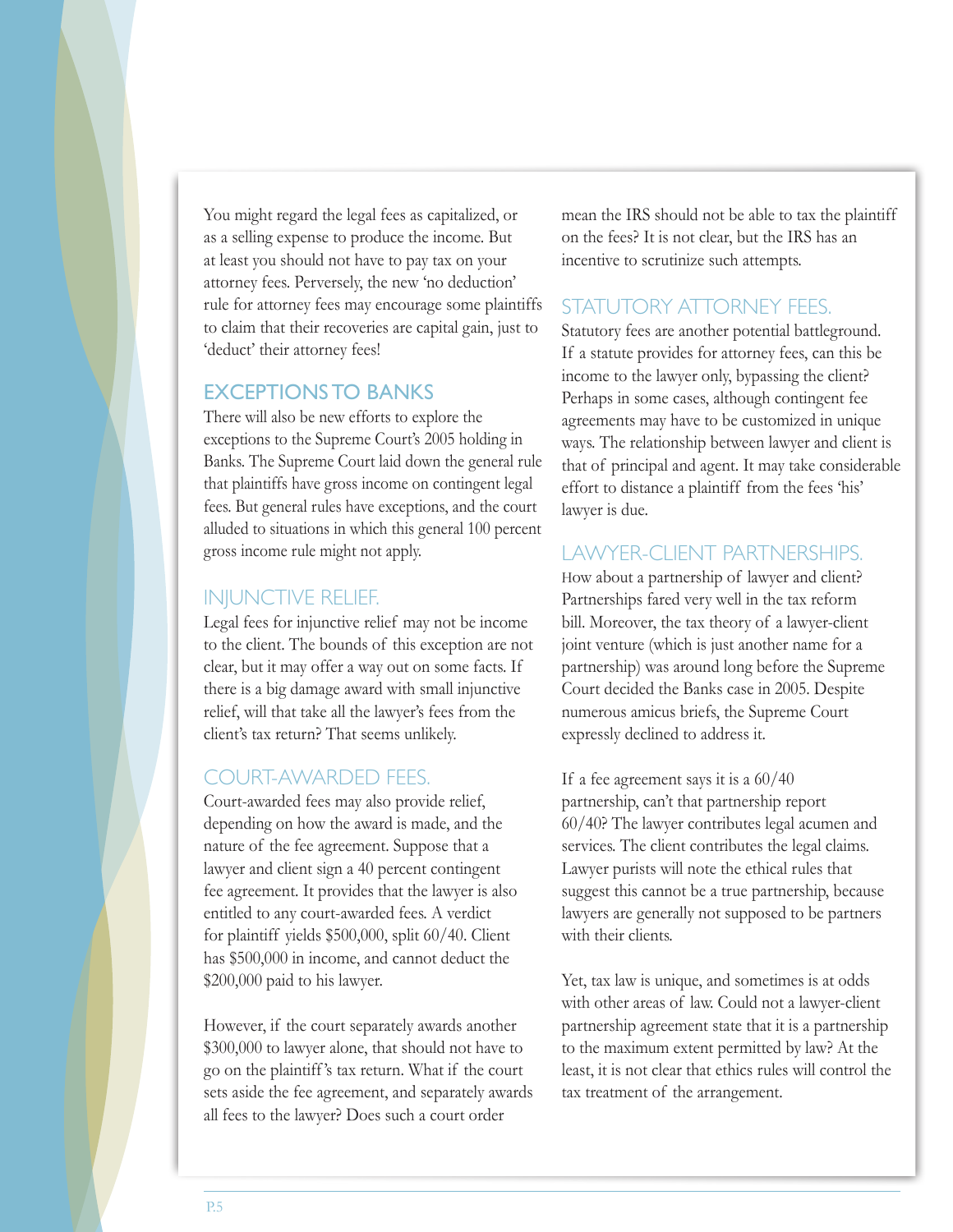To be sure, one factor in how such partnerships will fare with the IRS will be optics and consistency. Partnership nomenclature and formalities will matter.

A partnership tax return with K-1s to lawyer and client might be hard for the IRS to ignore. At the very least, lawyer-client partnerships deserve to be resuscitated. There are surely some in the works at this very minute.

## **CONCLUSION**

For many types of cases involving significant recoveries and significant attorney fees, the lack of tax deductions for legal fees may be catastrophic. We should expect plaintiffs to more aggressively try to avoid receiving gross income on their legal fees in the first place. For plaintiffs who are stuck with the gross income, we should expect some to go to new lengths to try to deduct or offset the fees somehow.

Some of these efforts may be sophisticated and well thought out. Others may be clumsy, if not downright desperate. But few plaintiffs receiving a \$100,000 recovery will think it is fair to pay taxes on the full amount if legal fees have consumed a third or more of their recovery.

Multiply the figures into bigger numbers, and the situation will be worse. Add a higher contingent fee percentage and high case costs, and again, the situation will be worse. Contingent fee lawyers can be expected to be sympathetic, and to try to help plaintiffs where they can. All in all, settlement time for legal disputes looks likely to get more stressful in this troubling new tax world. Tax time will be too.



### ILIT ROBERT N

Robert W. Wood is a tax lawyer with www.WoodLLP.com, and the author of numerous tax books including "Taxation of Damage Awards & Settlement Payments" (www.TaxInstitute.com). This discussion is not intended as legal advice.